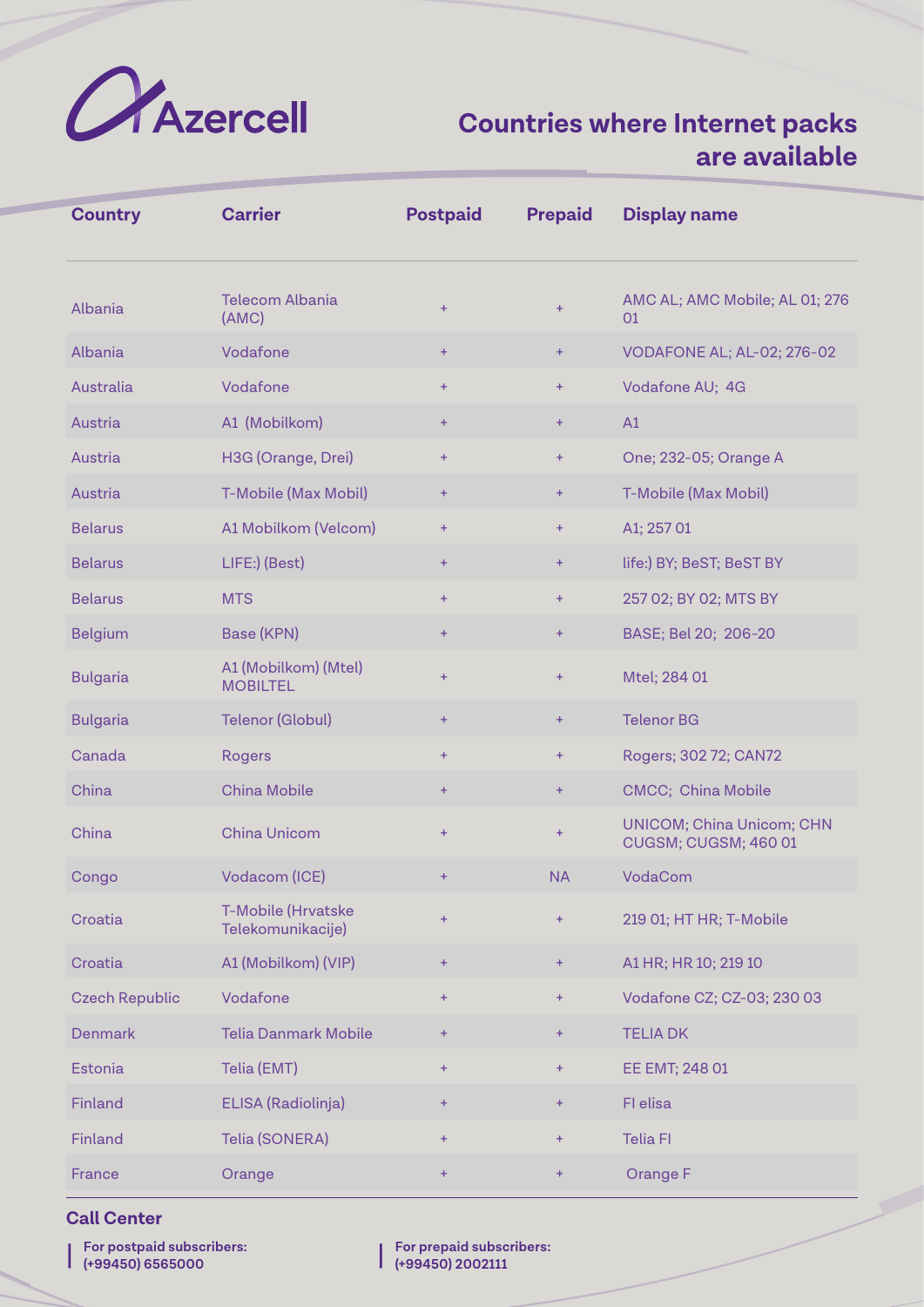

| <b>Country</b> | <b>Carrier</b>                       | <b>Postpaid</b> | <b>Prepaid</b> | <b>Display name</b>                            |
|----------------|--------------------------------------|-----------------|----------------|------------------------------------------------|
| France         | <b>SFR</b>                           | $+$             | $+$            | <b>F SFR</b>                                   |
| Georgia        | Geocell                              | $\pm$           | $+$            | Geocell; Geo-Geocell; 282 01                   |
| Georgia        | Magticom                             | $\ddot{}$       | $\ddot{}$      | MagtiCom; 28202                                |
| Georgia        | Veon Georgia (Mo-<br>bitel, Beeline) | $\ddot{}$       | $\ddot{}$      | Beeline GE; GEO 04                             |
| Germany        | T-Mobile                             | $+$             | $\ddot{}$      | T-D1; D1; T-Mobile D;telekom.de;<br>D1-Telekom |
| Germany        | Vodafone (D2 GmbH)                   | $\pm$           | $\pm$          | Vodafone.de; Vodafone                          |
| Ghana          | Vodafone                             | $\ddot{}$       | $\ddot{}$      | GH Vodafone; GH 02; ONE-<br>touch; 62002       |
| Greece         | <b>STET HELLAS - Wind</b>            | $\ddot{}$       | $\pm$          | WIND GR; TELESTET; TIM GR                      |
| Greece         | <b>Vodafone (PANAFON</b><br>S.A.     | $+$             | $\ddot{}$      | GR VODAFONE; VODAFONE GR;<br><b>PANAFON</b>    |
| Hungary        | Vodafone                             | $+$             | $\ddot{}$      | Vodafone HU; Voda HU                           |
| Iran           | Irancell (MTN)                       | $\ddot{}$       | $\ddot{}$      | <b>MTNIrancell</b>                             |
| Iraq           | Asia Cell (Ooredoo)                  | $\pm$           | <b>NA</b>      | Asiacell; IRQ 05; 418-05                       |
| Iraq           | Zain (Iraqna, Orascom)               | $\pm$           | $\ddot{}$      | Zain 2G                                        |
| Ireland        | Vodafone                             | $\ddot{}$       | $\ddot{}$      | Eircell - Network; vodafone IE;<br><b>VODA</b> |
| <b>Israel</b>  | CellCom                              | $\ddot{}$       | $\ddot{}$      | IL Cellcom; 425 02; IL 02                      |
| Israel         | Partner (Orange)                     | ÷               | $\pm$          | IL ORANGE; ORANGE; 425 01                      |
| <b>Israel</b>  | Pelephone                            | $\ddot{}$       | $\pm$          | IL Pelephonel; Pelephone; 425<br>03            |
| <b>Italy</b>   | <b>TIM</b>                           | ÷               | $\pm$          | <b>TIM</b>                                     |
| Italy          | Vodafone (Omnitel)                   | $\pm$           | $\pm$          | <b>VODAFONE IT; OMNITEL; I OMNI</b>            |
| Japan          | <b>NTT Docomo</b>                    | ÷               | $\pm$          | DOCOMO; NTT DOCOMO                             |
| Japan          | <b>SoftBank</b>                      | $\pm$           | $\ddot{}$      | SoftBank; Vodafone JP;<br>J-phone; 44020       |
| Kazakhstan     | <b>Beeline (Kartel)</b>              | ÷               | $\pm$          | 401 01; Beeline                                |

#### **Call Center**

| | **For postpaid subscribers: (+99450) 6565000**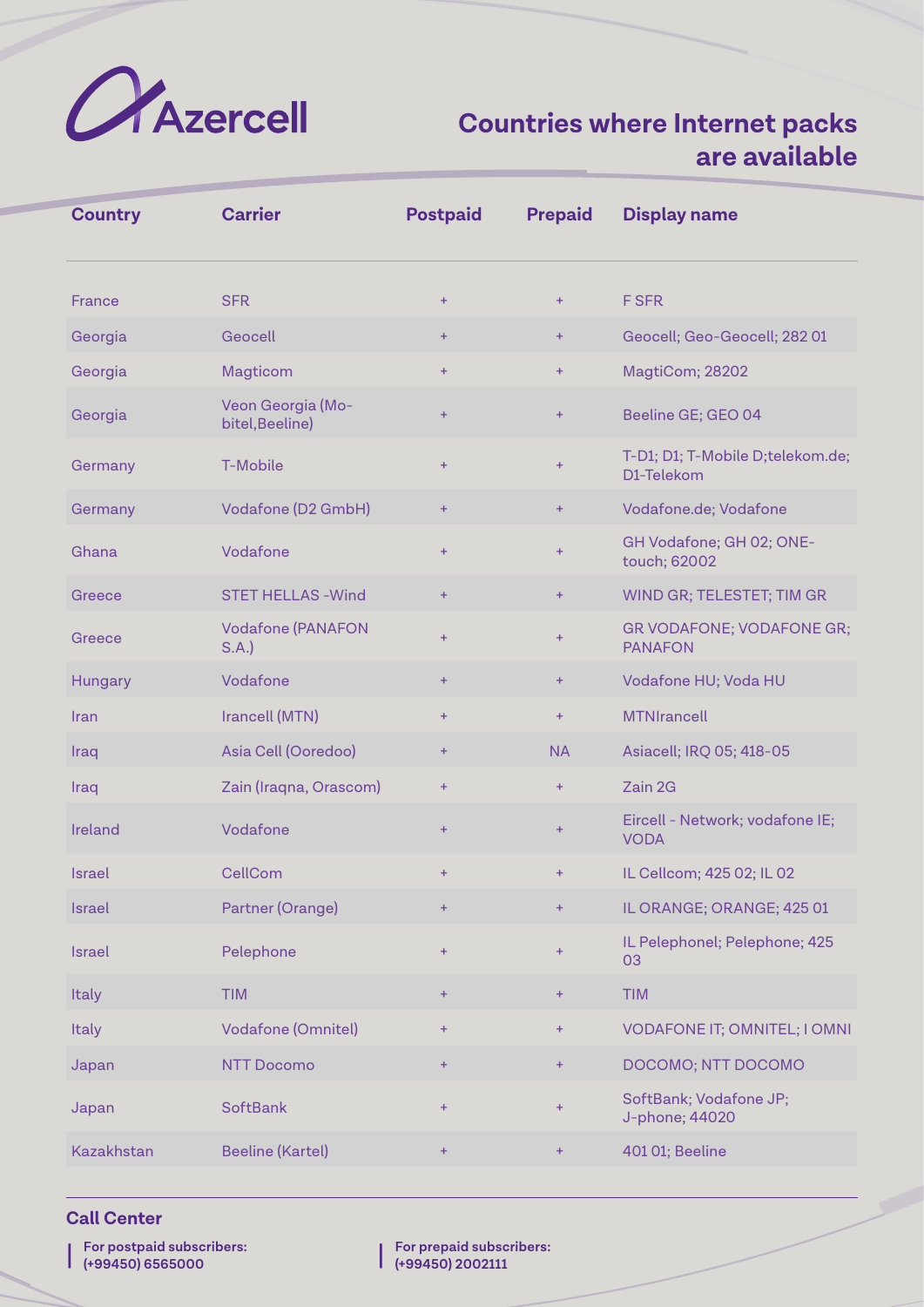

| <b>Country</b>     | <b>Carrier</b>                   | <b>Postpaid</b>  | <b>Prepaid</b> | <b>Display name</b>                              |
|--------------------|----------------------------------|------------------|----------------|--------------------------------------------------|
| Kazakhstan         | <b>Kcell</b>                     | ÷                | $\ddot{}$      | <b>KCELL KZ - 40102</b>                          |
| <b>Kazakhstan</b>  | Tele 2 NEO                       | $+$              | $+$            | NEO; 401 77; KAZ77                               |
| <b>Kuwait</b>      | Viva                             | $+$              | $\ddot{}$      | KT 04; VIVA; KTC; 419 04                         |
| <b>Kuwait</b>      | Zain                             | $+$              | $\ddot{}$      | Zain KW                                          |
| Kyrqyzstan         | <b>Beeline</b>                   | $\ddot{}$        | $\pm$          | Beeline / Bitel / KGZ01 / 437-01                 |
| Kyrqyzstan         | MegaCom (Alfa Tele-<br>com)      | $+$              | $\ddot{}$      | MegaCom; 437 05; KGZ 05                          |
| Latvia             | <b>BITE</b>                      | $\ddot{}$        | $\pm$          | <b>Bite LV;BITE</b>                              |
| Latvia             | <b>LMT</b>                       | $+$              | $\ddot{}$      | mobilkom; 295 05; FL 1                           |
| Liechtenstein      | FL1 (Mobilkom)                   | ÷                | $\pm$          | Orange FL; 29502                                 |
| Liechtenstein      | Salt (Orange)                    | $\ddot{}$        | $+$            | Orange FL; 29502                                 |
| Lithuania          | <b>BITE</b>                      | $\ddot{}$        | $\ddot{}$      | Bite LT; Bite Lietuva; Bite                      |
| Lithuania          | Omnitel                          | $+$              | $\ddot{}$      | Omnitel LT; Telia LT; 24601                      |
| Luxembourg         | Tango                            | $\ddot{}$        | $\ddot{}$      | TANGO; L-77; 27077                               |
| Macedonia          | A1 (Mobilkom, One<br>VIP         | $+$              | $\ddot{}$      | COSMOFON; MTS AD; MKD 02;<br><b>ONE</b>          |
| <b>Malta</b>       | Epic (Salt, Vodafone)            | $\ddot{}$        | $\ddot{}$      | MLT 01; 278 01; VODAFONE<br><b>MLA; TELECELL</b> |
| Moldova            | Moldcell                         | $\ddot{}$        | $+$            | MOLDCELL; 259 02; MD02                           |
| Moldova            | Orange (Voxtel)                  | $\ddot{}$        | $\ddot{}$      | <b>ORANGE; ORANGE MD; VOX-</b><br>TEL; 259 01    |
| Montenegro         | Telecom (T-Mobile,<br>Monet)     | $\ddot{}$        | <b>NA</b>      | Telekom.me; MNE 02; 297 02                       |
| <b>Netherlands</b> | T-Mobile (merged<br>with Orange) | ÷                | <b>NA</b>      | T-Mobile NL; Ben NL; 204 16                      |
| <b>Netherlands</b> | <b>Vodafone (Libertel)</b>       | $\color{red}{+}$ | $\pm$          | <b>Vodafone NL</b>                               |
| <b>New Zealand</b> | Vodafone                         | $\pm$            | $+$            | Vodafone                                         |
| Norway             | <b>Telenor</b>                   | $\ddot{}$        | $\ddot{}$      | TELE N; TELENOR; TELENOR<br>MOBIL; 242 01        |

### **Call Center**

| | **For postpaid subscribers: (+99450) 6565000**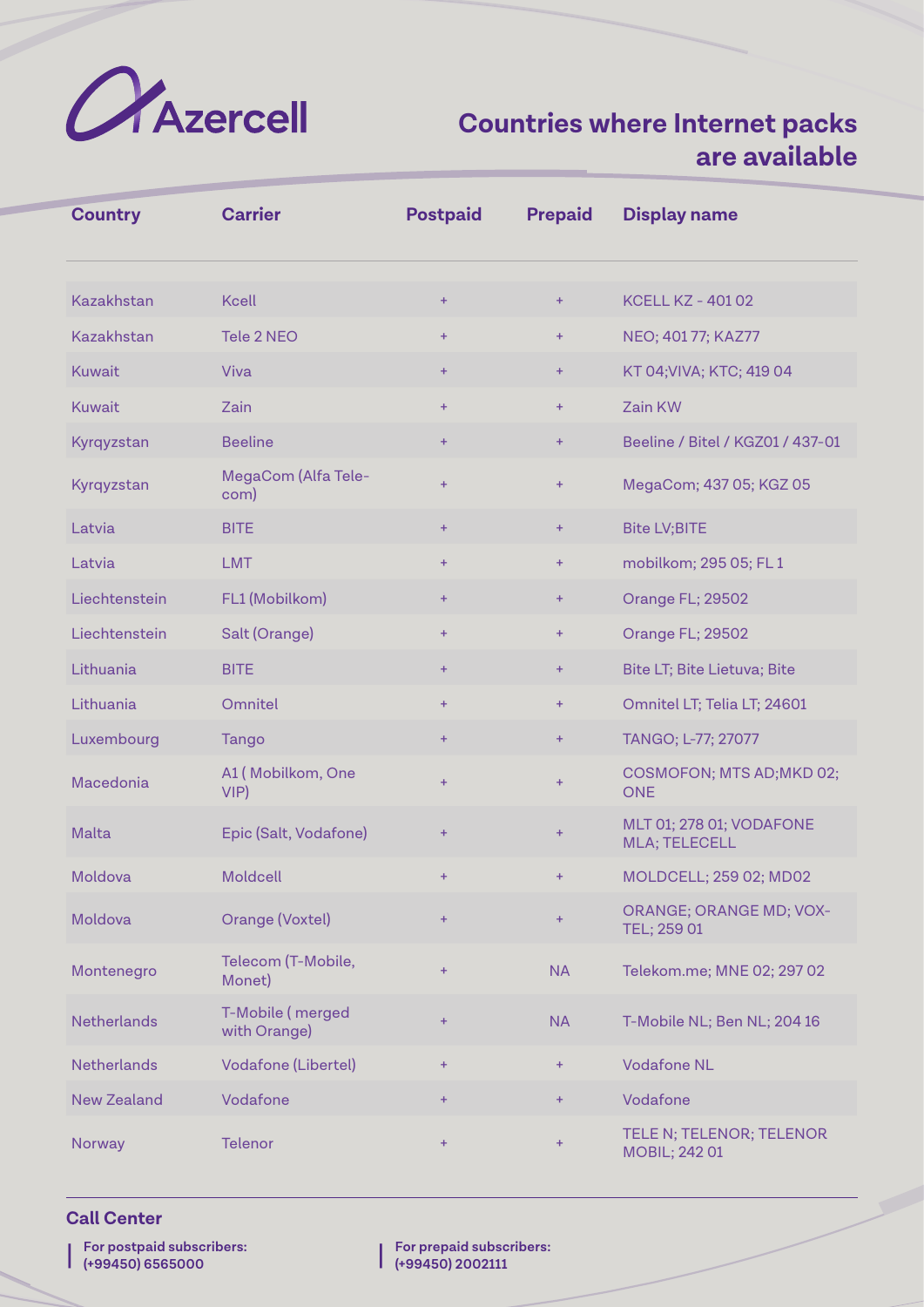

| <b>Country</b>      | <b>Carrier</b>                             | <b>Postpaid</b> | <b>Prepaid</b> | <b>Display name</b>                            |
|---------------------|--------------------------------------------|-----------------|----------------|------------------------------------------------|
| Norway              | Telia (Netcom)                             | $\ddot{}$       | $+$            | NetCom; N Com; 242-02; Net-<br>Com GSM         |
| Oman                | Ooredoo (Nawras)                           | ÷.              | $+$            | nawras; OMN03; 422 03                          |
| Pakistan            | <b>Telenor</b>                             | ÷               | $+$            | <b>Telenor PK; 410 06</b>                      |
| Poland              | P4 (Play)                                  | ÷.              | $+$            | P4; PL-06; Play                                |
| Portugal            | MEO (TMN)                                  | ÷               | $+$            | P TMN; 26806                                   |
| Portugal            | Vodafone                                   | ÷.              | $+$            | <b>VODAFONE P; VODAFONE</b>                    |
| Qatar               | Ooredoo (Q-tel)                            | ÷               | $+$            | Ooredoo; Qatarnet; Qtel; 42701                 |
| Romania             | Vodafone                                   | ÷.              | ÷              | <b>Vodafone RO</b>                             |
| <b>Russia</b>       | <b>BeeLine (Vimpel-</b><br>Com, KB Impuls) | ÷.              | $+$            | Beeline; RUS-99; 250-99                        |
| <b>Russia</b>       | Ekaterinburg-2000                          | ÷.              | <b>NA</b>      | <b>MOTIV</b>                                   |
| <b>Russia</b>       | <b>MegaFon (North West</b>                 | $+$             | $+$            | MegaFon RUS; NORTH-WEST<br><b>GSM RUS</b>      |
| <b>Russia</b>       | <b>MTS</b>                                 | ÷.              | $+$            | 250 01; RUS 01                                 |
| <b>Russia</b>       | Tele <sub>2</sub>                          | ÷               | $+$            | Tele2;RUST2; RUS20; 25020                      |
| Saudi Arabia        | Saudi Telecom                              | ÷               | $+$            | <b>STC</b>                                     |
| Serbia              | <b>VIP (Mobilkom)</b>                      | $\pm$           | $+$            | vip; YU05; SCG 05; Topnet<br>Serbia            |
| Slovenia            | A1 (Mobilkom)                              |                 |                | A1SI                                           |
| <b>South Africa</b> | Vodacom                                    | ÷               | $+$            | Vodacom                                        |
| Spain               | Vodafone                                   | ÷.              | $+$            | E-AIRTEL; E-VODAFONE                           |
| Sweden              | Telenor (Vodafone)                         | $+$             | $+$            | Telenor SE; Sweden                             |
| Sweden              | <b>Telia</b>                               | Ŧ               | $+$            | Telia; Telia S; Sweden 3G;                     |
| Switzerland         | Salt (Orange)                              | $\ddot{}$       | $+$            | Salt                                           |
| Tajikistan          | <b>Tacom</b>                               | ÷               | ÷              | Beeline TJ; Tajiktel                           |
| Tajikistan          | <b>Tcell</b>                               | ÷               | $+$            | Tcell, Indigo TJK, 43602; So-<br>moncom, 43601 |

### **Call Center**

| | **For postpaid subscribers: (+99450) 6565000**